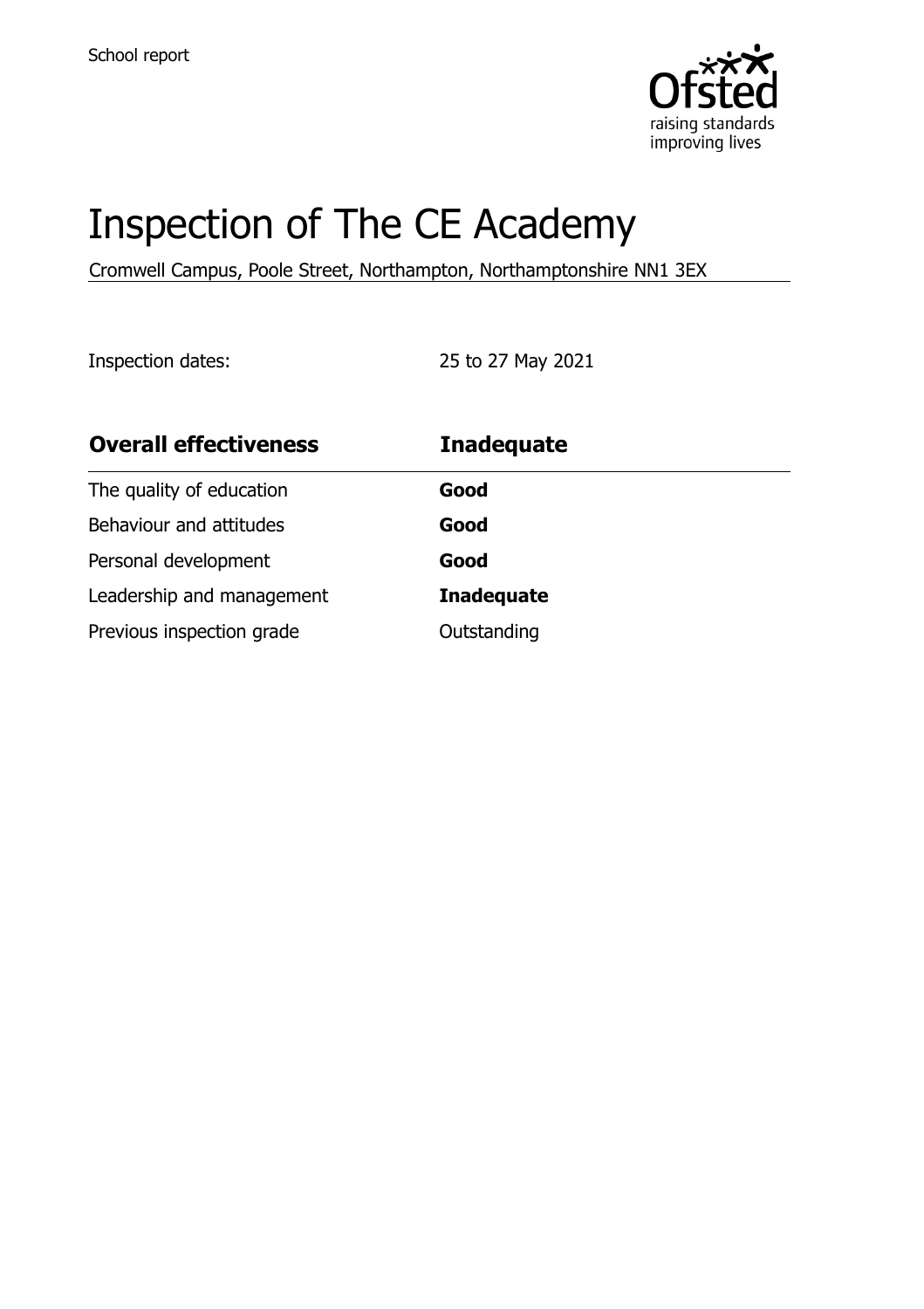

# **What is it like to attend this school?**

Leaders have not ensured that safeguarding arrangements are effective. They do not always check carefully enough on pupils' whereabouts or put adequate risk assessments in place for when pupils learn away from the school's sites.

Many pupils benefit from the varied experiences that the school provides. This includes opportunities to learn at external providers. These experiences help many pupils to develop an appreciation of learning and success. Teachers and support staff help most pupils to gain qualifications and move on to their next steps of education and training.

Pupils develop respectful relationships with each other and with members of staff. Staff and key tutors know and care for pupils well.

Pupils' behaviour is mostly calm and purposeful. They learn to improve and manage their behaviour by reflecting on what they do. They take increasing responsibility for their choices and actions.

Staff help pupils to become more responsible and self-confident individuals. They build pupils' trust, respect and resilience. Pupils gain from a range of experiences that promote their personal development and well-being. However, some pupils are absent from the school too often to be able to gain from these experiences or engage with their learning fully.

#### **What does the school do well and what does it need to do better?**

The leadership and management of the school is inadequate. Leaders have not established a secure culture of safeguarding. They do not always check on the attendance and welfare of all pupils who learn away from the school's sites. Leaders do not consistently follow up on the well-being of all pupils who are absent. This places pupils at risk.

Leaders do not maintain accurate records of attendance. They do not always use the correct codes to record absence. Staff routinely authorise pupils' absence, regardless of the reason. This is not in keeping with the national guidance. This practice means that leaders do not have an accurate view of pupils' attendance and absence.

Leaders' curriculum plans are ambitious for most pupils. Staff support pupils who find reading difficult. Subject leaders plan curriculums that enable pupils to know more and remember more over time. Teachers break learning down into sequenced steps to help pupils learn. For example, teachers of photography and art make sure that Years 10 and 11 pupils gain the knowledge and skills needed for the GCSE assessment pieces. In art, displays of pupils' work in the classrooms and corridors demonstrate pupils' knowledge of the subject and their pride in their work. The COVID-19 (coronavirus) pandemic has affected the continuity of learning for some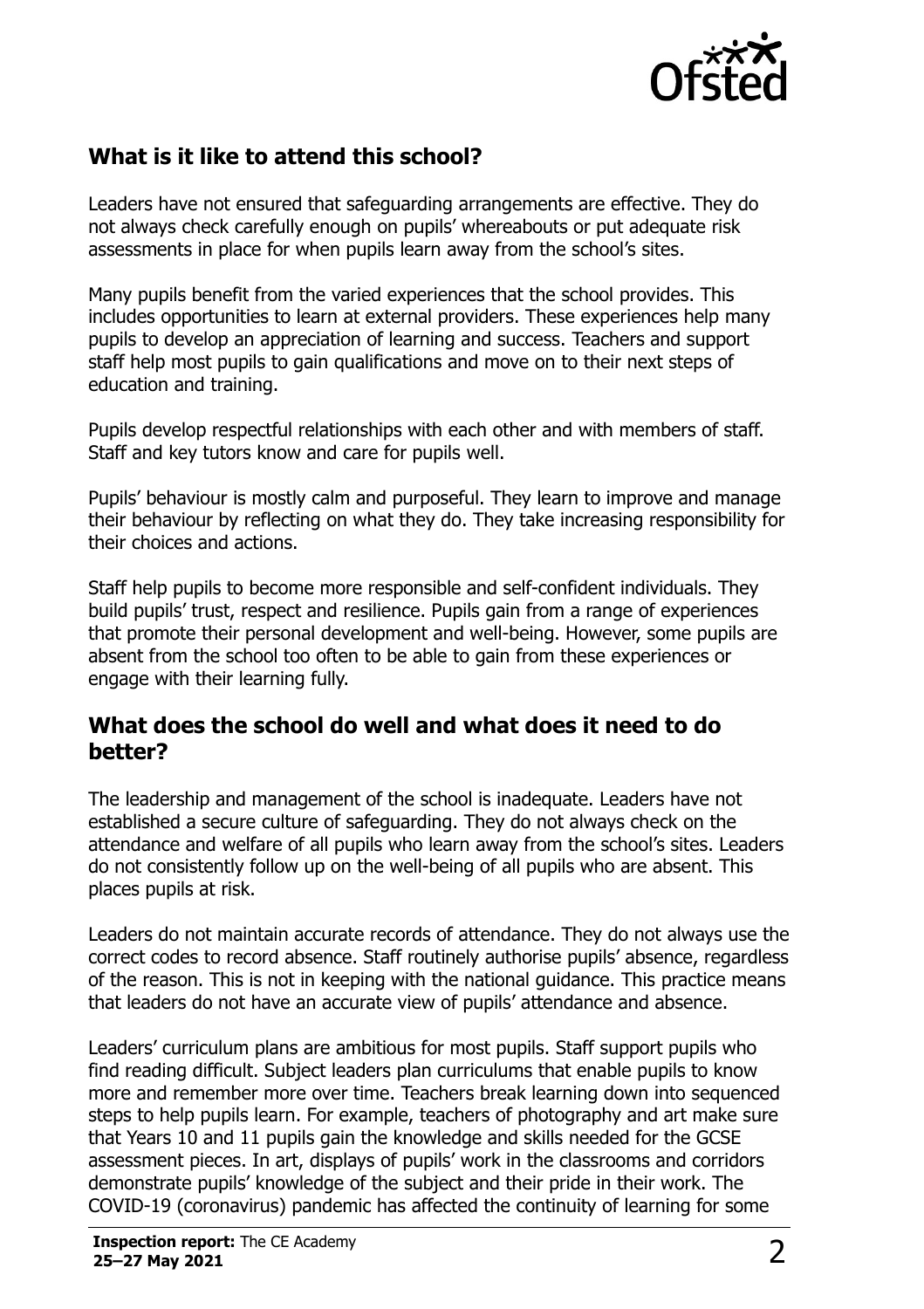

pupils. Teachers have changed their planning to make sure that pupils learn the essential knowledge that they need. Leaders have not ensured that the provision fully matches the needs of some pupils, including some with special educational needs and/or disabilities.

Leaders have high expectations of pupils' behaviour. Most pupils learn to improve their behaviour over time. Staff challenge instances of disrespectful language and behaviour. They are skilled in helping pupils to calm down and reflect on their behaviour.

Leaders have developed an effective programme to support pupils' personal development. For example, pupils learn about healthy lifestyles and relationships. They learn how to be safe in different circumstances. Leaders ensure that this learning is relevant to pupils' lives. When leaders learn about challenges that pupils are facing, for example, they will adapt the personal development programme to meet pupils' needs.

Pupils are challenged to think about moral issues. Staff help develop pupils' social learning by building relationships based on respect. Pupils build their appreciation of culture by learning about literature and different artists. Staff help pupils' spiritual development through learning about different religions.

Governors do not successfully hold leaders to account. They have not met their statutory duty to ensure that pupils are kept safe. Governors have not ensured that leaders record attendance accurately. They have not done enough to assure themselves that they know accurately what the school does well and what needs to improve.

## **Safeguarding**

The arrangements for safeguarding are not effective.

Leaders do not record pupils' absence accurately. For example, they mark pupils as attending approved educational activity when this is not always the case. They do not consistently check on the welfare of pupils who are absent. Leaders cannot be certain that all pupils are safeguarded when they are supposed to be in the school's care.

Leaders do not put adequate risk assessments in place or regularly update risk assessments, including when circumstances may change. This leaves pupils at risk, particularly when they are attending off-site provision.

Staff have received safeguarding training. They know the procedures to follow if they have any worries about a pupil. Leaders record relevant pre-employment information on the single central record. Pupils learn about keeping themselves safe.

Safeguarding leaders keep accurate child protection records. Leaders work with a range of external agencies to support pupils when needed.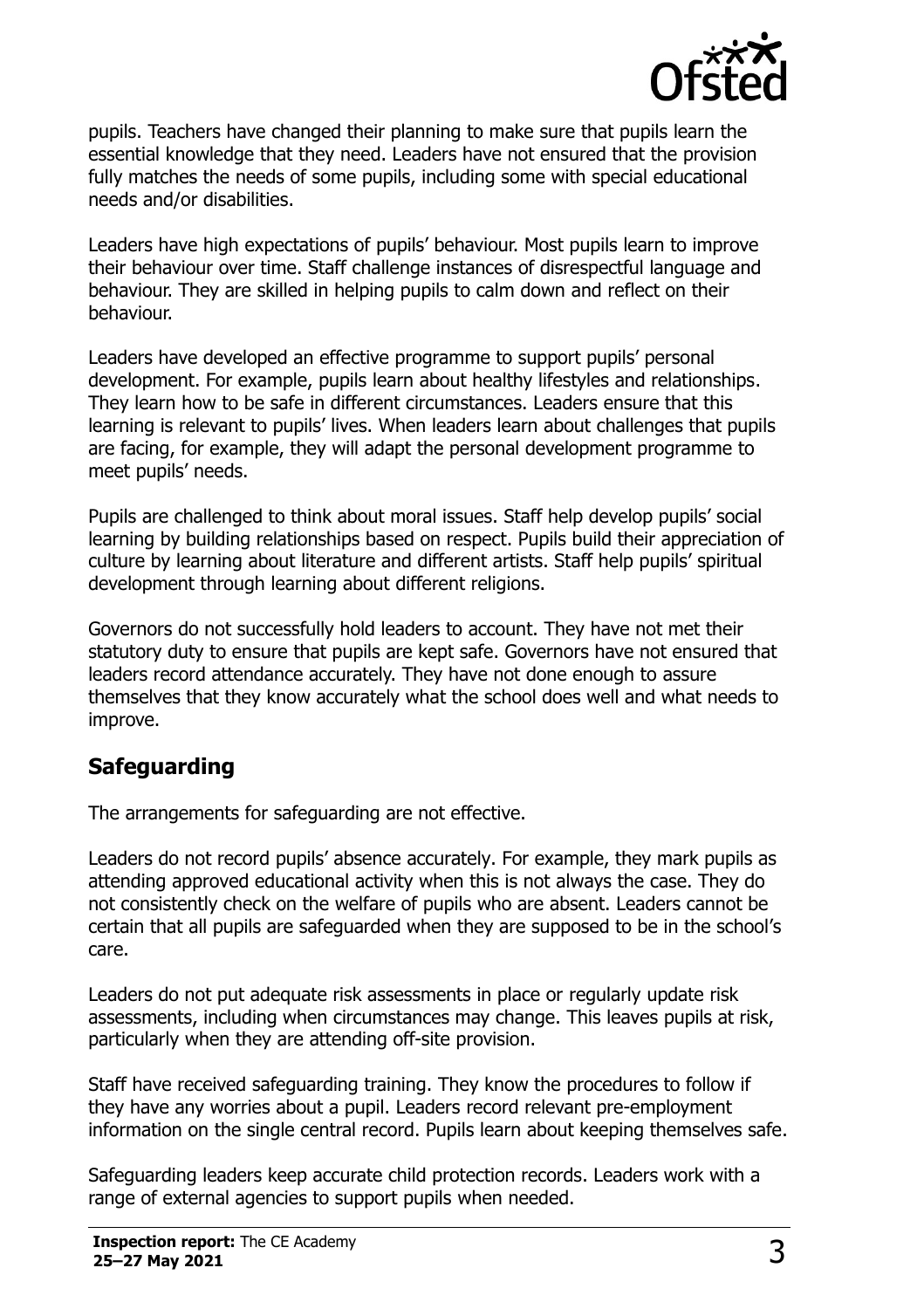

## **What does the school need to do to improve?**

#### **(Information for the school and appropriate authority)**

- $\blacksquare$  Safeguarding is not effective. Leaders cannot be certain that all pupils are safeguarded when they are supposed to be in the school's care. Leaders must ensure that there are adequate safeguards in place for all pupils at all times, including all occasions when they are learning away from the school site. This should include appropriate risk assessments which are regularly reviewed and updated.
- Leaders have not checked that registers are accurate. The information recorded on registers is routinely inaccurate. As a result, leaders do not have an accurate understanding of attendance and absence. Leaders must ensure that registers are accurate in order to provide precise records of daily attendance and attendance over time, including to commissioning bodies, such as other schools.
- Governors rely too heavily on what leaders tell them about what is happening in the school. As a result, they do not hold leaders to account well enough, including over safeguarding and attendance. Governors should ensure that they are assured of the accuracy of what leaders tell them about all aspects of the provision, so that they can hold leaders fully to account.

#### **How can I feed back my views?**

You can use [Ofsted Parent View](http://parentview.ofsted.gov.uk/) to give Ofsted your opinion on your child's school, or to find out what other parents and carers think. We use Ofsted Parent View information when deciding which schools to inspect, when to inspect them and as part of their inspection.

The Department for Education has further quidance on how to complain about a school.

If you are the school and you are not happy with the inspection or the report, you can [complain to Ofsted.](http://www.gov.uk/complain-ofsted-report)

## **Further information**

You can search for published performance information about the school [here.](http://www.compare-school-performance.service.gov.uk/)

In the report, ['disadvantaged pupils'](http://www.gov.uk/guidance/pupil-premium-information-for-schools-and-alternative-provision-settings) refers to those pupils who attract government pupil premium funding: pupils claiming free school meals at any point in the last six years and pupils in care or who left care through adoption or another formal route.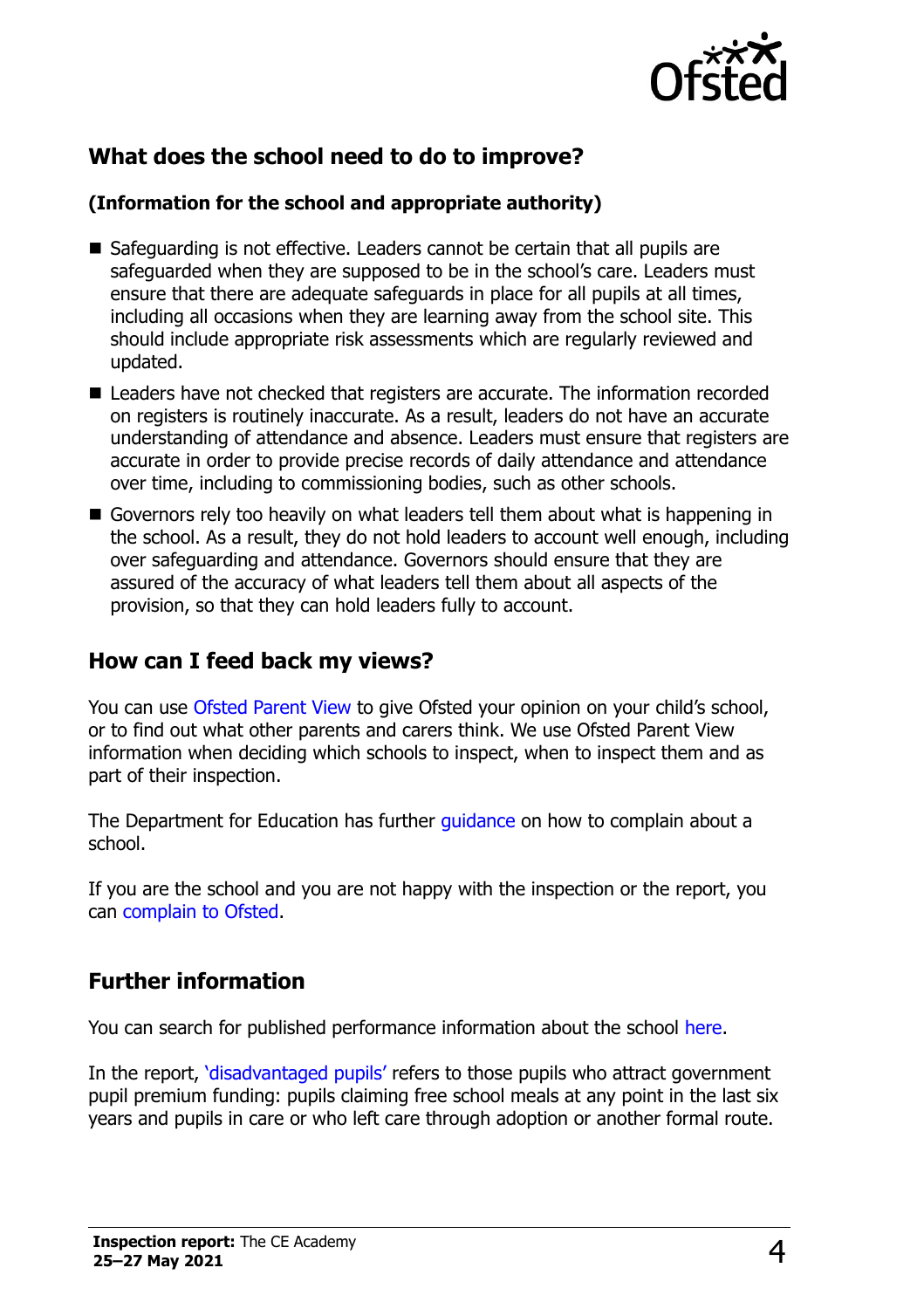

#### **School details**

| Unique reference number             | 138967                                                              |  |
|-------------------------------------|---------------------------------------------------------------------|--|
| <b>Local authority</b>              | West Northamptonshire                                               |  |
| <b>Inspection number</b>            | 10195168                                                            |  |
| <b>Type of school</b>               | Alternative provision                                               |  |
| <b>School category</b>              | Academy alternative provision converter                             |  |
| Age range of pupils                 | 11 to 16                                                            |  |
| <b>Gender of pupils</b>             | Mixed                                                               |  |
| Number of pupils on the school roll | 188                                                                 |  |
| <b>Appropriate authority</b>        | Board of trustees                                                   |  |
| <b>Chair of trust</b>               | John Sleet                                                          |  |
| <b>Headteacher</b>                  | Roberta Kelly                                                       |  |
| Website                             | www.ce-academy.org                                                  |  |
| Date of previous inspection         | 22 October 2020 under section 8 of the<br><b>Education Act 2005</b> |  |

## **Information about this school**

- The CE Academy is a stand-alone academy that provides education for pupils aged 11 to 16 that are at risk of exclusion or are permanently excluded from other schools. In addition, the school provides education for school-age mothers.
- The school is located on nine sites, eight of which are currently in use.
- The school uses 11 alternative providers to meet the needs of pupils on a parttime basis. These are: Centurion Training, Future Starts Ltd, Youth Works, Northampton Town Football Club, Northampton Saints Foundation, Groundwork – The Green Patch, Adventure Ways, Fermynwoods Contemporary Arts, Seeds of Change, A4S (Progressability) and The Lodge Educational Recordings.

## **Information about this inspection**

We carried out this inspection under section 8 of the Education Act 2005. We deemed the inspection a section 5 inspection under the same Act.

In accordance with section 44(2) of the Education Act 2005, Her Majesty's Chief Inspector is of the opinion that this school requires significant improvement,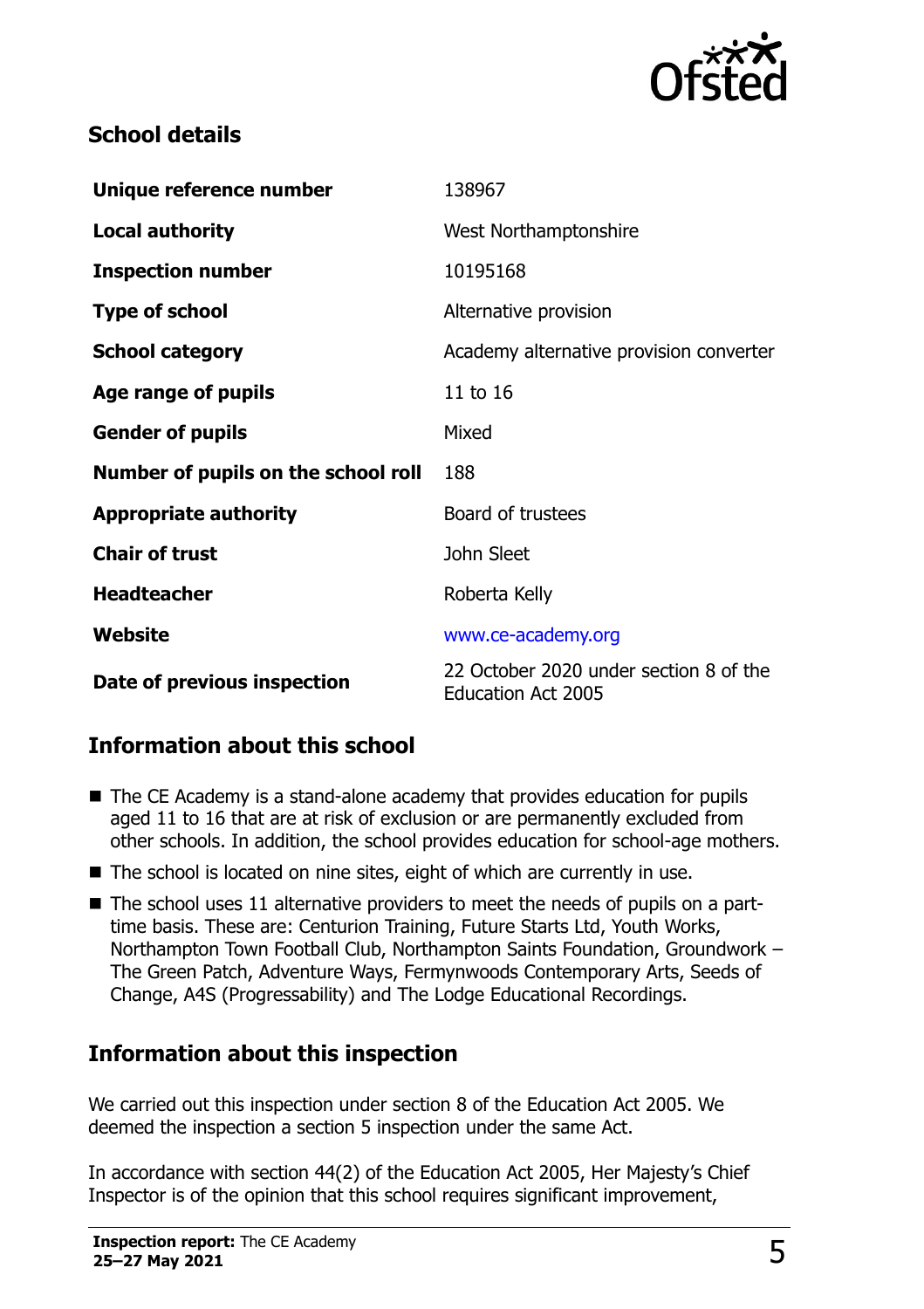

because it is performing significantly less well than it might in all the circumstances reasonably be expected to perform.

- Inspectors met with the headteacher and members of the senior leadership team. The lead inspector met with two trustees, including the chair, and two parent governors. He spoke with the chair of governors on the telephone.
- Inspectors visited seven of the school's nine sites. They visited lessons, looked at pupils work and spoke with pupils about their schoolwork. They met subject leaders and class teachers.
- Inspectors focused on reading, English, science, art and personal, social, health and economic education. They also looked at a range of other subjects, including mathematics, sugarcraft and photography.
- Inspectors met with designated safeguarding leaders. The lead inspector reviewed the single central record and looked at safeguarding records.
- Inspectors met with members of staff and spoke to others on the telephone. Inspectors also received many emails and communications from staff.
- The lead inspector spoke with a local authority officer and leaders from two schools that commission places for their pupils at The CE Academy.
- An inspector visited one alternative provider and spoke with two others on the telephone.
- Inspectors considered a wide range of documents. They looked at school policies and attendance registers.

#### **Inspection team**

| Chris Davies, lead inspector | Her Majesty's Inspector |
|------------------------------|-------------------------|
| Stephanie Innes-Taylor       | Her Majesty's Inspector |
| Deborah Mosley               | Her Majesty's Inspector |
| Deirdre Duignan              | Her Majesty's Inspector |